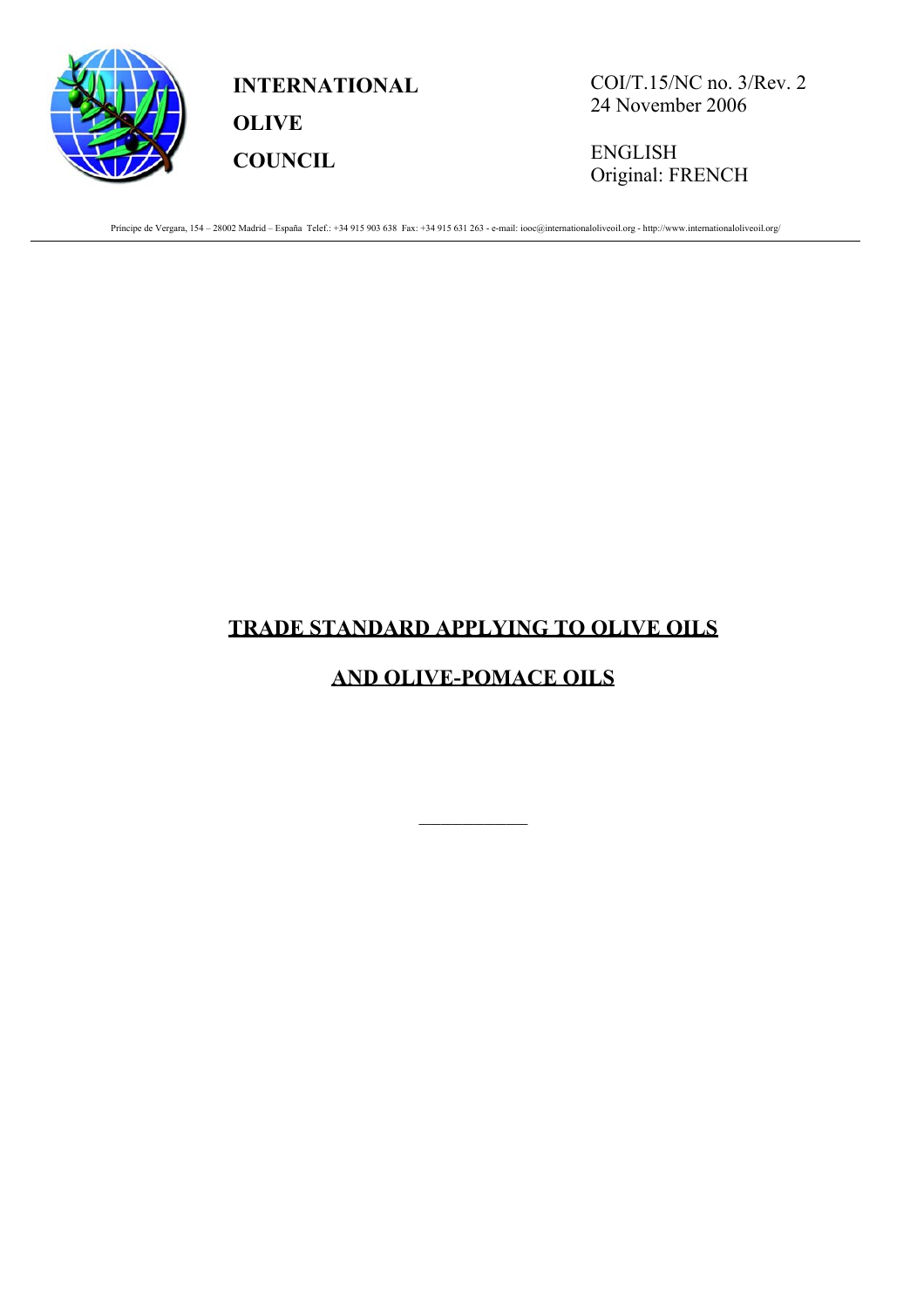

**INTERNATIONAL OLIVE COUNCIL**

Príncipe de Vergara, 154 – 28002 Madrid – España Telef.: +34 915 903 638 Fax: +34 915 631 263 - e-mail: iooc@internationaloliveoil.org - http://www.internationaloliveoil.org/

# **RESOLUTION NO. RES-1/94-V/06**

# **TRADE STANDARD APPLYING TO OLIVE OILS AND OLIVE-POMACE OILS**

# **THE COUNCIL OF MEMBERS OF THE INTERNATIONAL OLIVE COUNCIL,**

 **Having regard** to Resolution no. RES-3/89-IV/03 of 5 December 2003 whereby the Council adopted the trade standard applying to olive oils and olivepomace oils referenced COI/T.15/NC no. 3/Rev. 1 pursuant to Decision no. DEC-7/88-IV/03 of 25 June 2003 concerning the amendment of article 26, paragraph 1 of the International Agreement on Olive Oil and Table Olives, 1986, as amended and extended, 1993, and last prolonged, 2004,

 **Having regard** to the duly justified method for the *Determination of the percentage of 2-glyceryl monopalmitate* (COI/T.20/Doc. no. 23) which was proposed by the Technical Committee at its first meeting, held on the occasion of the  $94<sup>th</sup>$ session,

 **Having regard** to the recommendation of the Technical Committee to lower the limit for the stigmastadiene content of edible virgin olive oils in order to guarantee their quality,

**Having regard** to the recommendation of the Technical Committee to delete the reference to ISO standard 12228 for the *Determination of the sterol composition and total sterol content*,

 **Whereas** it is necessary to amend sections 3.6, 3.7, 11.5 and 11.11 of the trade standard accordingly,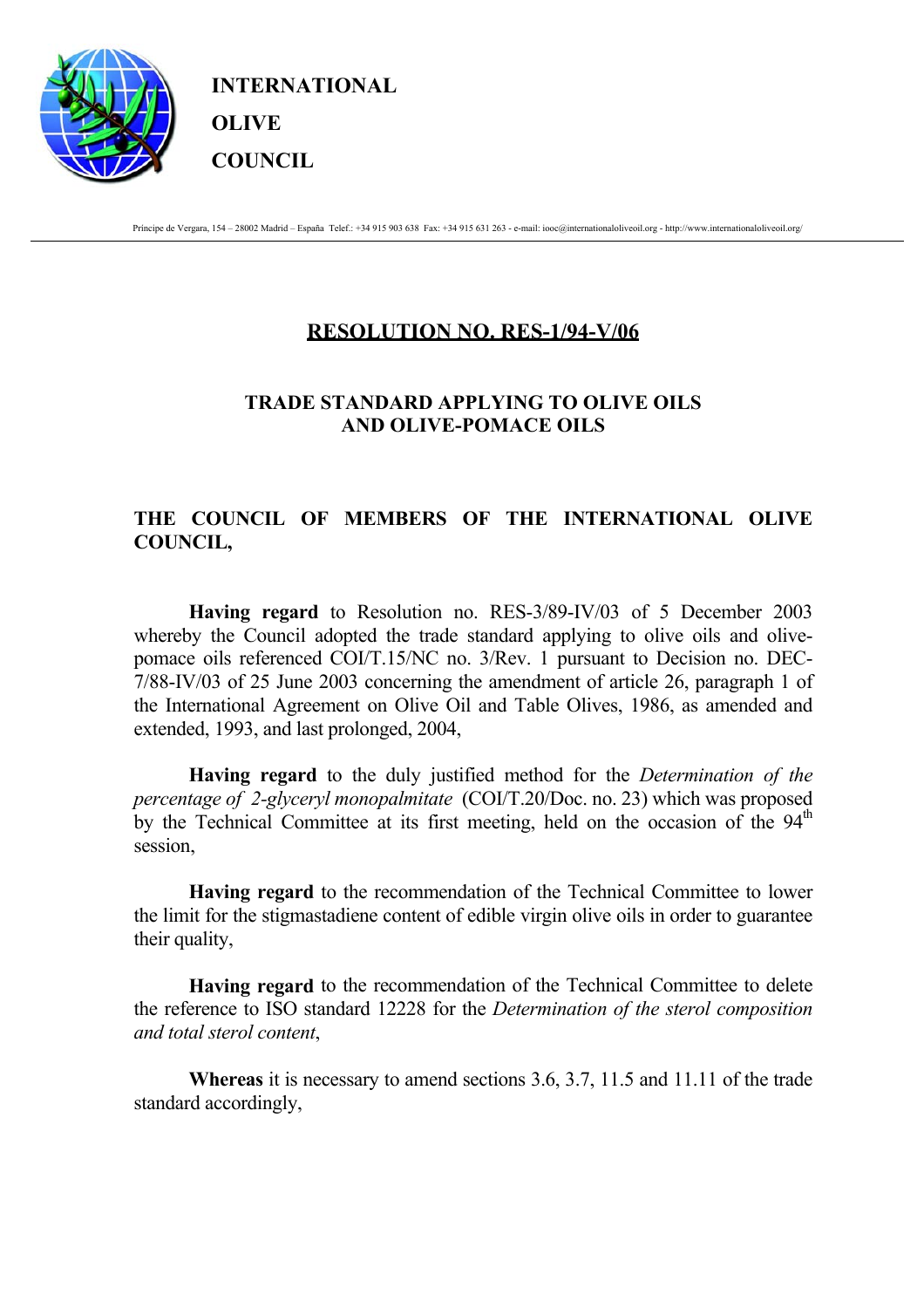#### **DECIDES**

 The trade standard applying to olive oils and olive-pomace oils, COI/T.15/NC no. 3/Rev. 2 of 24 November 2006, shall replace and rescind the trade standard applying to olive oils and olive-pomace oils, COI/T.15/NC no. 3/Rev. 1 of 5 December 2003.

 The Members shall take whatever measures are appropriate, in the manner required by their legislation, to apply the standard adopted and shall notify the Executive Secretariat of any such measures as soon as they are taken.

 The non-Member States involved in international trade in olive oils and olivepomace oils shall be invited to take into consideration the standard adopted and to adapt their regulations to the provisions thereof.

Madrid (Spain), 24 November 2006.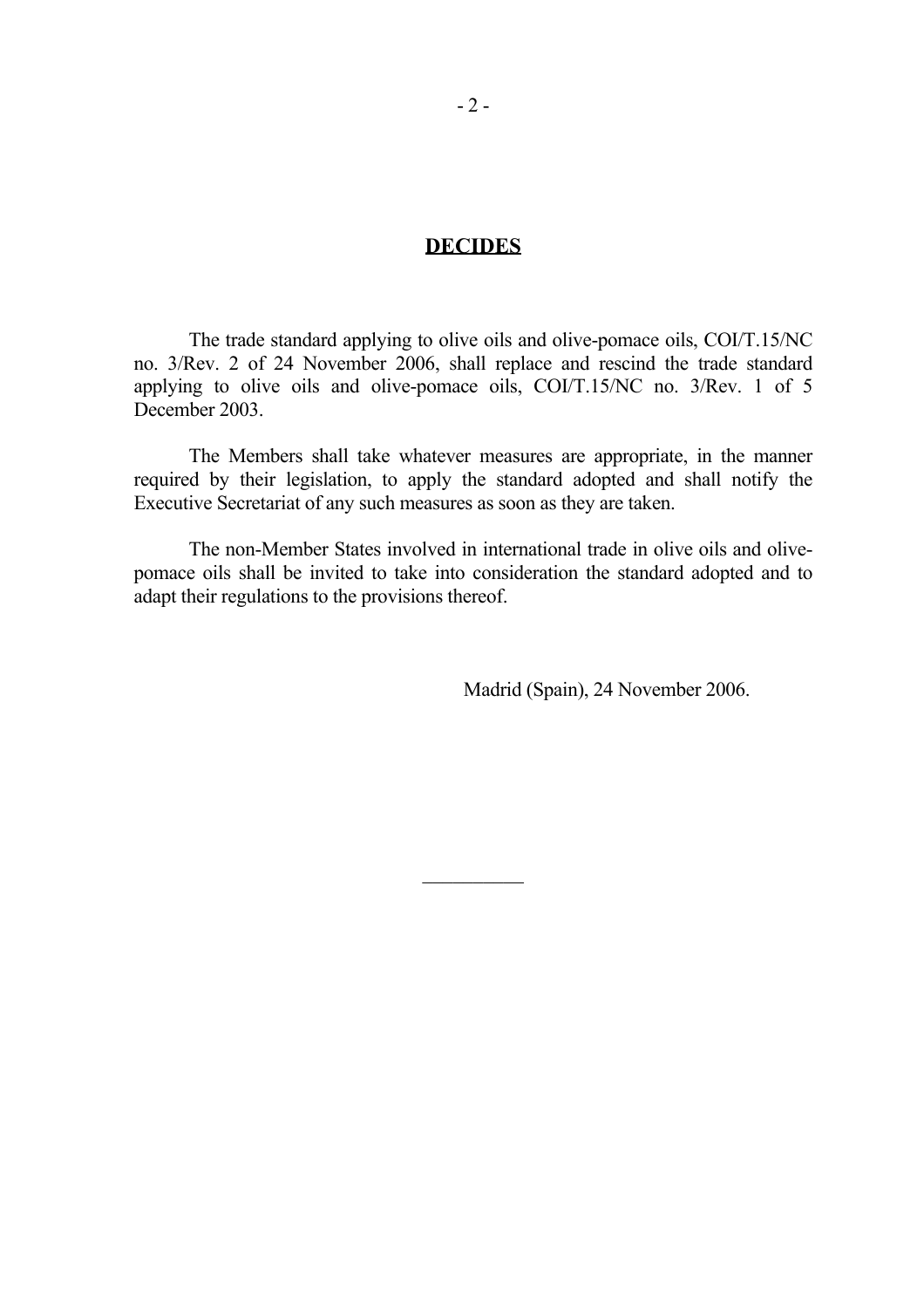

**INTERNATIONAL OLIVE COUNCIL**

COI/T.15/NC no. 3/Rev. 2 24 November 2006

ENGLISH Original: FRENCH

Príncipe de Vergara, 154 – 28002 Madrid – España Telef.: +34 915 903 638 Fax: +34 915 631 263 – e-mail: iooc@internationaloliveoil.org - http://www.internationaloliveoil.org/

# **TRADE STANDARD APPLYING TO OLIVE OILS**

# **AND OLIVE-POMACE OILS**

# **1. SCOPE**

This standard applies to olive oils and olive-pomace oils that are the object of international trade or of concessional or food aid transactions.

#### **2. DESIGNATIONS AND DEFINITIONS**

**2.1. Olive oil** is the oil obtained solely from the fruit of the olive tree *(Olea*) *europaea* L.), to the exclusion of oils obtained using solvents or re-esterification processes and of any mixture with oils of other kinds. It is marketed in accordance with the following designations and definitions:

**2.1.1.** Virgin olive oils are the oils obtained from the fruit of the olive tree solely by mechanical or other physical means under conditions, particularly thermal conditions, that do not lead to alterations in the oil, and which have not undergone any treatment other than washing, decantation, centrifugation and filtration.

**2.1.1.1.** Virgin olive oils fit for consumption as they are include:

(i) Extra virgin olive oil: virgin olive oil which has a free acidity, expressed as oleic acid, of not more than 0.8 gram**s** per 100 grams, and the other characteristics of which correspond to those fixed for this category in this standard.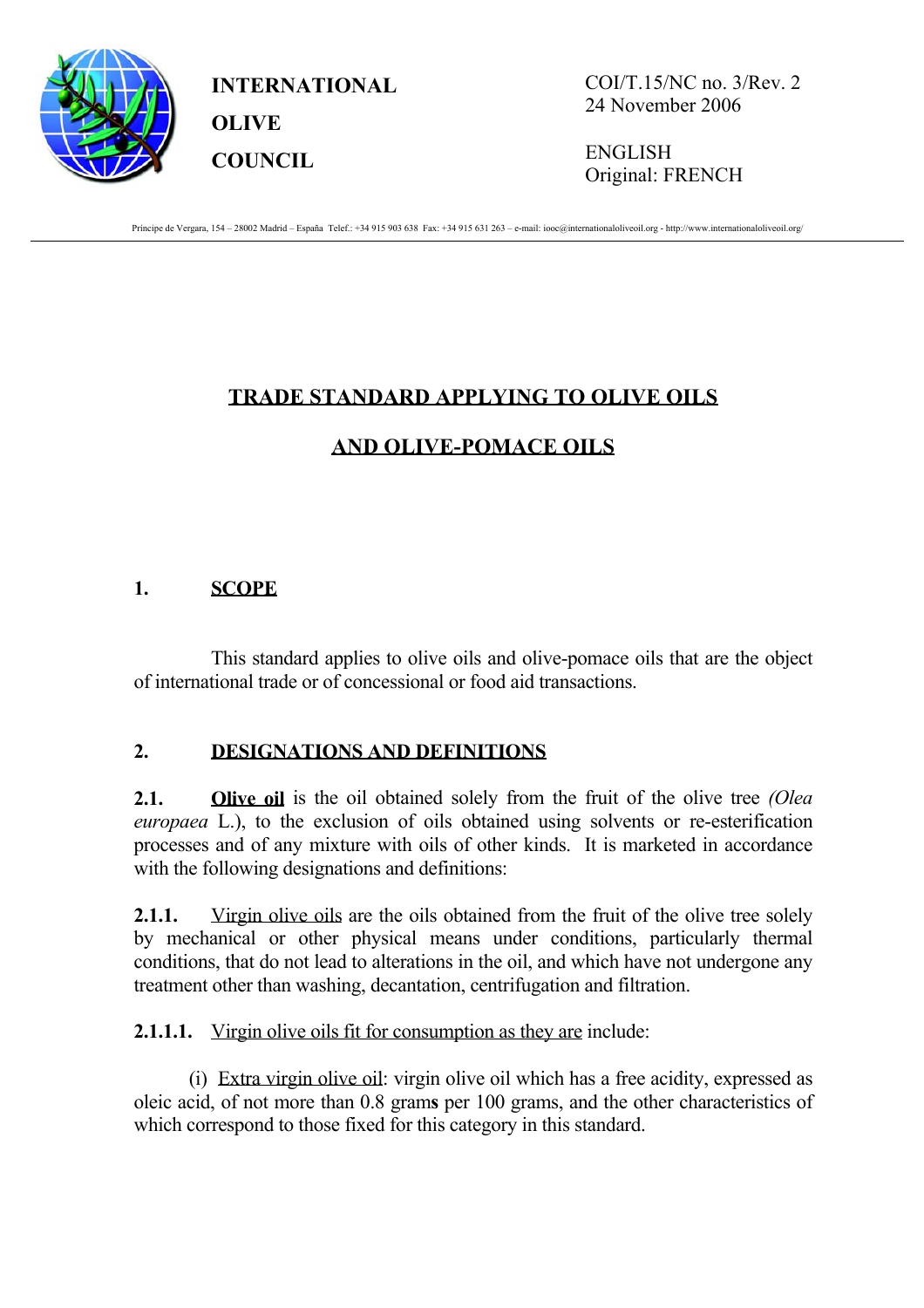(ii) Virgin olive oil: virgin olive oil which has a free acidity, expressed as oleic acid, of not more than 2 grams per 100 grams and the other characteristics of which correspond to those fixed for this category in this standard.

 (iii) Ordinary virgin olive oil: virgin olive oil which has a free acidity, expressed as oleic acid, of not more than 3.3 grams per 100 grams and the other characteristics of which correspond to those fixed for this category in this standard.<sup>1/</sup>

**2.1.1.2.** Virgin olive oil not fit for consumption as it is, designated lampante virgin olive oil, is virgin olive oil which has a free acidity, expressed as oleic acid, of more than 3.3 grams per 100 grams and/or the organoleptic characteristics and other characteristics of which correspond to those fixed for this category in this standard. It is intended for refining or for technical use.

**2.1.2.** Refined olive oil is the olive oil obtained from virgin olive oils by refining methods which do not lead to alterations in the initial glyceridic structure. It has a free acidity, expressed as oleic acid, of not more than 0.3 grams per 100 grams and its other characteristics correspond to those fixed for this category in this standard.  $2^{7}$ 

**2.1.3.** Olive oil is the oil consisting of a blend of refined olive oil and virgin olive oils fit for consumption as they are. It has a free acidity, expressed as oleic acid, of not more than 1 gram per 100 grams and its other characteristics correspond to those fixed for this category in this standard.<sup>3/</sup>

**2.2. Olive-pomace oil** is the oil obtained by treating olive pomace with solvents or other physical treatments, to the exclusion of oils obtained by re-esterification processes and of any mixture with oils of other kinds. It is marketed in accordance with the following designations and definitions:

**2.2.1.** Crude olive-pomace oil is olive-pomace oil whose characteristics correspond to those fixed for this category in this standard. It is intended for refining for use for human consumption, or it is intended for technical use.

**\_\_\_\_\_\_\_\_\_\_\_\_** 

<sup>&</sup>lt;sup>1/</sup> This designation may only be sold direct to the consumer if permitted in the country of retail sale. If not permitted, the designation of this product shall comply with the legal provisions of the country concerned.

<sup>&</sup>lt;sup>2/</sup> This designation may only be sold direct to the consumer if permitted in the country of retail sale.

 $3/$  The country of retail sale may require a more specific designation.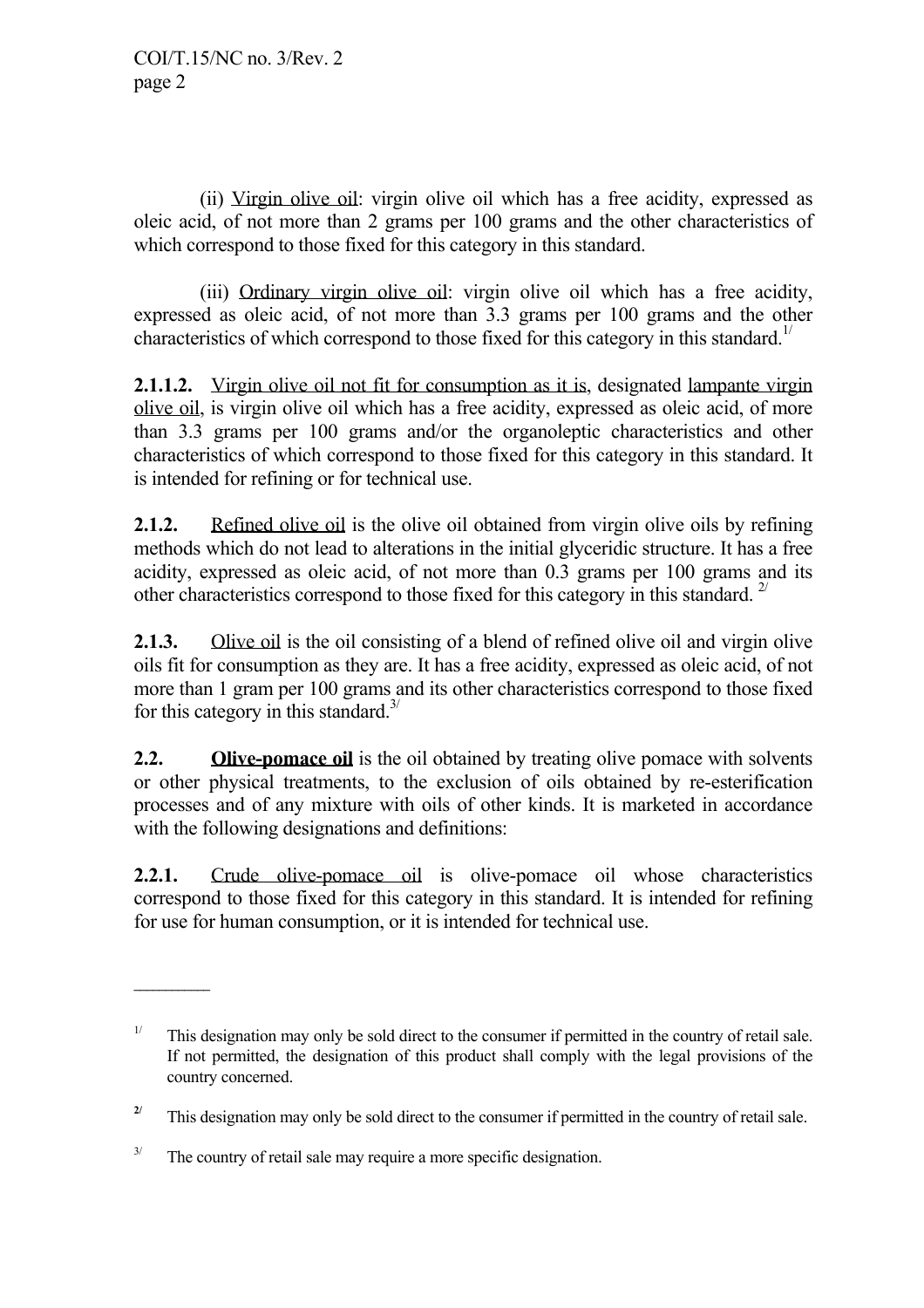COI/T.15/NC no. 3/Rev. 2 page 3

 **2.2.2.** Refined olive-pomace oil is the oil obtained from crude olive-pomace oil by refining methods which do not lead to alterations in the initial glyceridic structure. It has a free acidity, expressed as oleic acid, of not more than 0.3 grams per 100 grams and its other characteristics correspond to those fixed for this category in this standard $\frac{1}{2}$ 

**2.2.3.** Olive-pomace oil is the oil comprising the blend of refined olive-pomace oil and virgin olive oils fit for consumption as they are. It has a free acidity of not more than 1 gram per 100 grams and its other characteristics correspond to those fixed for this category in this standard.<sup>2/</sup> In no case shall this blend be called "olive oil".

# **3. PURITY CRITERIA**

 The identity characteristics comprising the purity criteria shall be applicable to olive oils and olive-pomace oils.

 The limits established for each criterion include the precision values of the attendant recommended method.

#### **3.1.** Fatty acid composition as determined by gas chromatography (% m/m methyl esters):

| Myristic acid              | $\leq 0.05$   |
|----------------------------|---------------|
| Palmitic acid              | $7.5 - 20.0$  |
| Palmitoleic acid           | $0.3 - 3.5$   |
| Heptadecanoic acid         | $\leq 0.3$    |
| Heptadecenoic acid         | $\leq 0.3$    |
| Stearic acid               | $0.5 - 5.0$   |
| Oleic acid                 | $55.0 - 83.0$ |
| Linoleic acid              | $3.5 - 21.0$  |
| Linolenic acid             | $\leq 1.0$    |
| Arachidic acid             | $\leq 0.6$    |
| Gadoleic acid (eicosenoic) | $\leq 0.4$    |
| Behenic acid               | $\leq 0.2*$   |
| Lignoceric acid            | $\leq 0.2$    |

<sup>2/</sup> The country of retail sale may require a more specific designation.

\* Limit raised to  $\leq 0.3$  for olive-pomace oils.

<sup>&</sup>lt;sup>1/</sup> This product may only be sold direct to the consumer if permitted in the country of retail sale.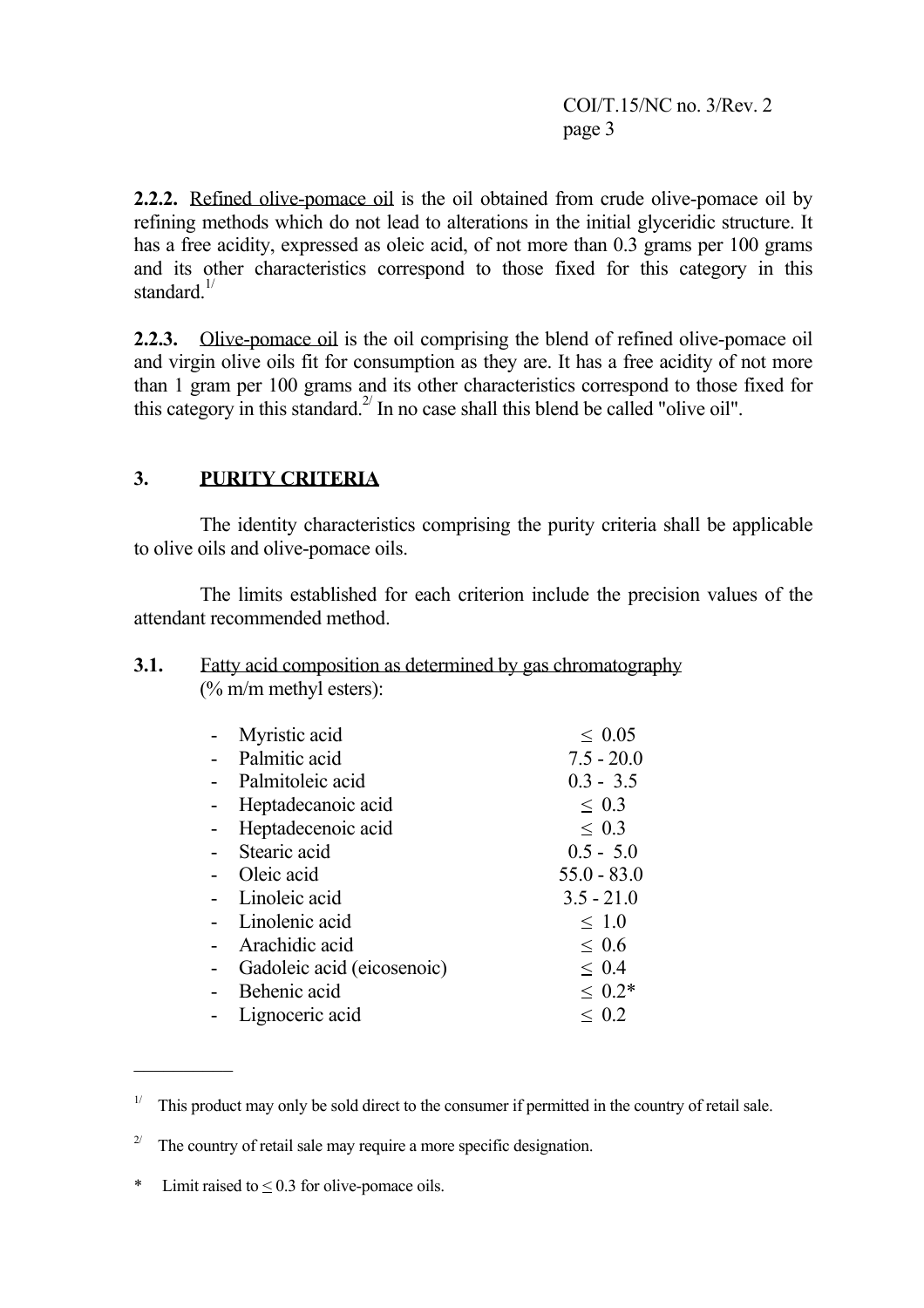# **3.2.** *Trans* fatty acid content (% *trans* fatty acids)

|                             | C <sub>18:1</sub> T | C18:2T<br>$^+$                        |
|-----------------------------|---------------------|---------------------------------------|
|                             | $\frac{0}{0}$       | C <sub>18</sub> :3 T<br>$\frac{0}{0}$ |
|                             |                     |                                       |
| - Edible virgin olive oils  | $\leq 0.05$         | $\leq 0.05$                           |
| - Lampante virgin olive oil | $\leq 0.10$         | $\leq 0.10$                           |
| - Refined olive oil         | $\leq 0.20$         | $\leq 0.30$                           |
| - Olive oil                 | $\leq 0.20$         | $\leq 0.30$                           |
| - Crude olive-pomace oil    | $\leq 0.20$         | $\leq 0.10$                           |
| - Refined olive-pomace oil  | $\leq 0.40$         | $\leq 0.35$                           |
| - Olive-pomace oil          | $\leq 0.40$         | $\leq 0.35$                           |

# **3.3.** Sterol and triterpene dialcohol composition

# **3.3.1.** Desmethylsterol composition (% total sterols)

| - Cholesterol                   | $\leq 0.5$                   |
|---------------------------------|------------------------------|
| - Brassicasterol                | $\leq 0.1*$                  |
| - Campesterol                   | $\leq 4.0$                   |
| - Stigmasterol                  | < campesterol in edible oils |
| - Delta-7-stigmastenol          | $\leq 0.5$                   |
| - Beta-sitosterol +             |                              |
| $delta-5$ -avenasterol +        |                              |
| $delta-5-23$ -stigmastadienol + |                              |
| $clerosterol + sitostanol +$    |                              |
| delta 5-24-stigmastadienol      |                              |

 $*$  Limit raised to  $\leq 0.2$  for olive-pomace oils.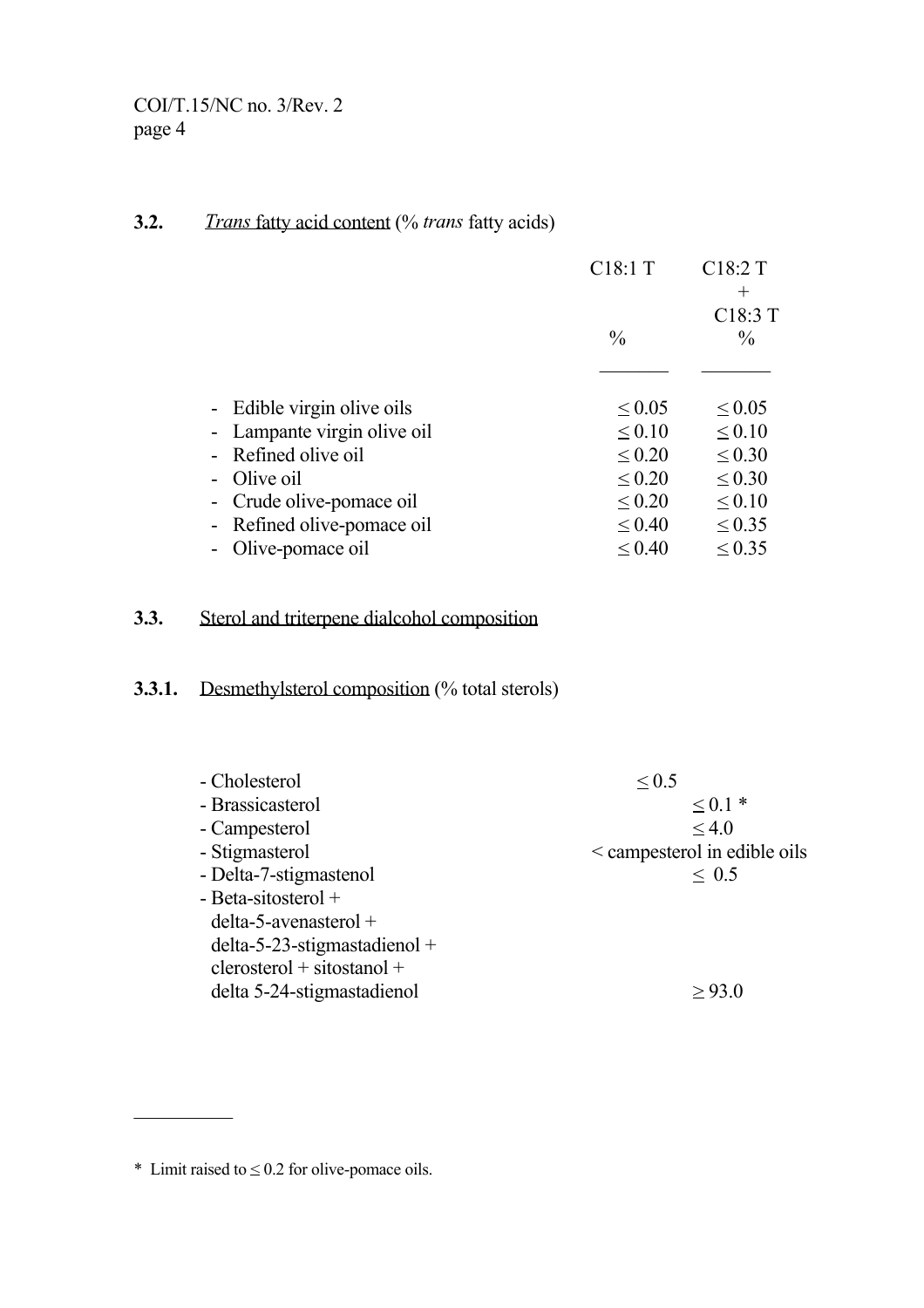COI/T.15/NC no. 3/Rev. 2 page 5

#### **3.3.2.** Total sterol content (mg/kg)

|            | - Virgin olive oils      |             |
|------------|--------------------------|-------------|
|            | - Refined olive oil      | $\geq 1000$ |
| $\sim 100$ | Olive oil                |             |
|            | - Crude olive-pomace oil | $\geq$ 2500 |
| $\sim$ $-$ | Refined olive-pomace oil | $\geq 1800$ |
|            | Olive-pomace oil         | >1600       |

# **3.3.3.** Erythrodiol and uvaol content (% total sterols)

| - Edible virgin olive oils  | $\leq$ 4.5       |
|-----------------------------|------------------|
| - Lampante virgin olive oil | $\leq 4.5^{1/5}$ |
| - Refined olive oil         | $\leq 4.5$       |
| - Olive oil                 | 4.5              |
| - Crude olive-pomace oil    | $>4.5^{2/}$      |
| - Refined olive-pomace oil  | >4.5             |
| - Olive-pomace oil          | >4.5             |

# **3.4.** Wax content  $C40 + C42 + C44 + C46$  (mg/kg)

| - Edible virgin olive oils  | $\leq$ 250       |
|-----------------------------|------------------|
| - Lampante virgin olive oil | $\leq 300^{1/5}$ |
| - Refined olive oil         | $\leq$ 350       |
| - Olive oil                 | $\leq$ 350       |
| - Crude olive-pomace oil    | $>350^{2/3}$     |
| - Refined olive-pomace oil  | > 350            |
| - Olive-pomace oil          | > 350            |

<sup>&</sup>lt;sup>1/</sup> When the oil has a wax content between 300 mg/kg and 350 mg/kg it is considered a lampante virgin olive oil if the total aliphatic alcohol content is  $\leq$  350 mg/kg or the erythrodiol + uvaol content is  $\leq 3.5\%$ .

<sup>&</sup>lt;sup>2/</sup> When the oil has a wax content between 300 mg/kg and 350 mg/kg it is considered a crude olive-pomace oil if the total aliphatic alcohol content is  $> 350$  mg/kg and the erythrodiol + uvaol content is  $> 3.5\%$ .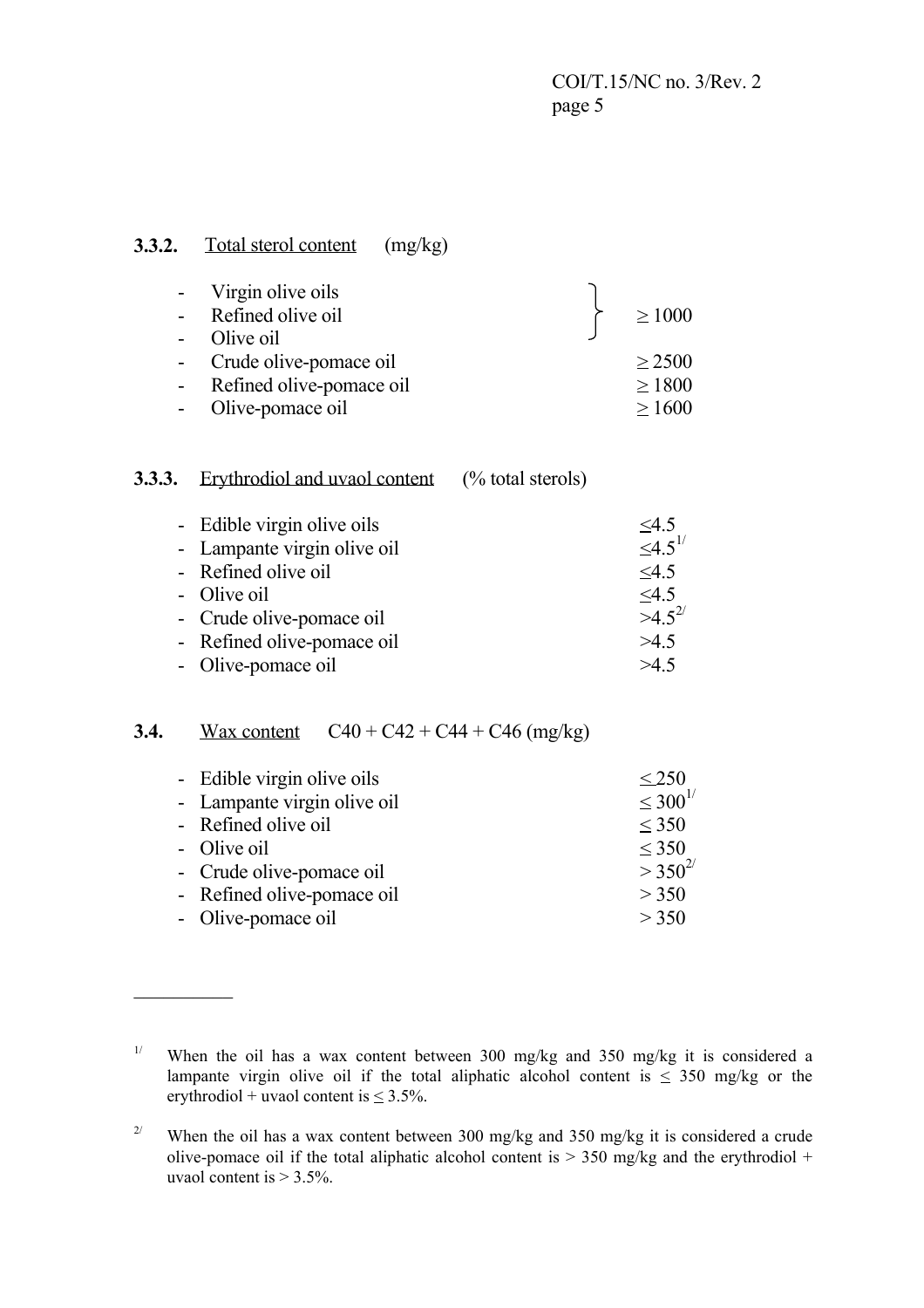#### **3.5.** Maximum difference between the actual and theoretical ECN 42 triacylglycerol content

| $\blacksquare$ | Edible virgin olive oils  | 02  |
|----------------|---------------------------|-----|
| $\blacksquare$ | Lampante virgin olive oil | 0.3 |
| $\sim$         | Refined olive oil         | 0.3 |
| $\sim$         | Olive oil                 | 0.3 |
| $\sim 100$     | Crude olive-pomace oil    | 0.6 |
|                | Refined olive-pomace oil  | 0.5 |
|                | Olive-pomace oil          |     |

| 3.6. | Stigmastadiene content (mg/kg) |             |  |  |
|------|--------------------------------|-------------|--|--|
|      | - Edible virgin olive oils     | $\leq 0.10$ |  |  |

- Lampante virgin olive oil  $\leq 0.50$ 

# **3.7.** Content of 2-glyceryl monopalmitate

- Edible virgin olive oils and olive oil:

 $C:16:0 \le 14.0\%$ ;  $2P \le 0.9\%$  $C:16:0 > 14.0\%$ ,  $2P \le 1.0\%$ 

# - Non-edible virgin olive oils and refined olive oils:

| $C:16:0 \le 14.0\%$ ; $2P \le 0.9\%$ |
|--------------------------------------|
| $C:16:0 > 14.0\%, 2P \le 1.1\%$      |

- Olive-pomace oils  $\leq 1.2\%$
- Crude and refined olive-pomace oils  $\leq 1.4\%$

#### **3.8.** Unsaponifiable matter (g/kg)

- Olive oils  $\leq 15$ - Olive-pomace oils  $\leq 30$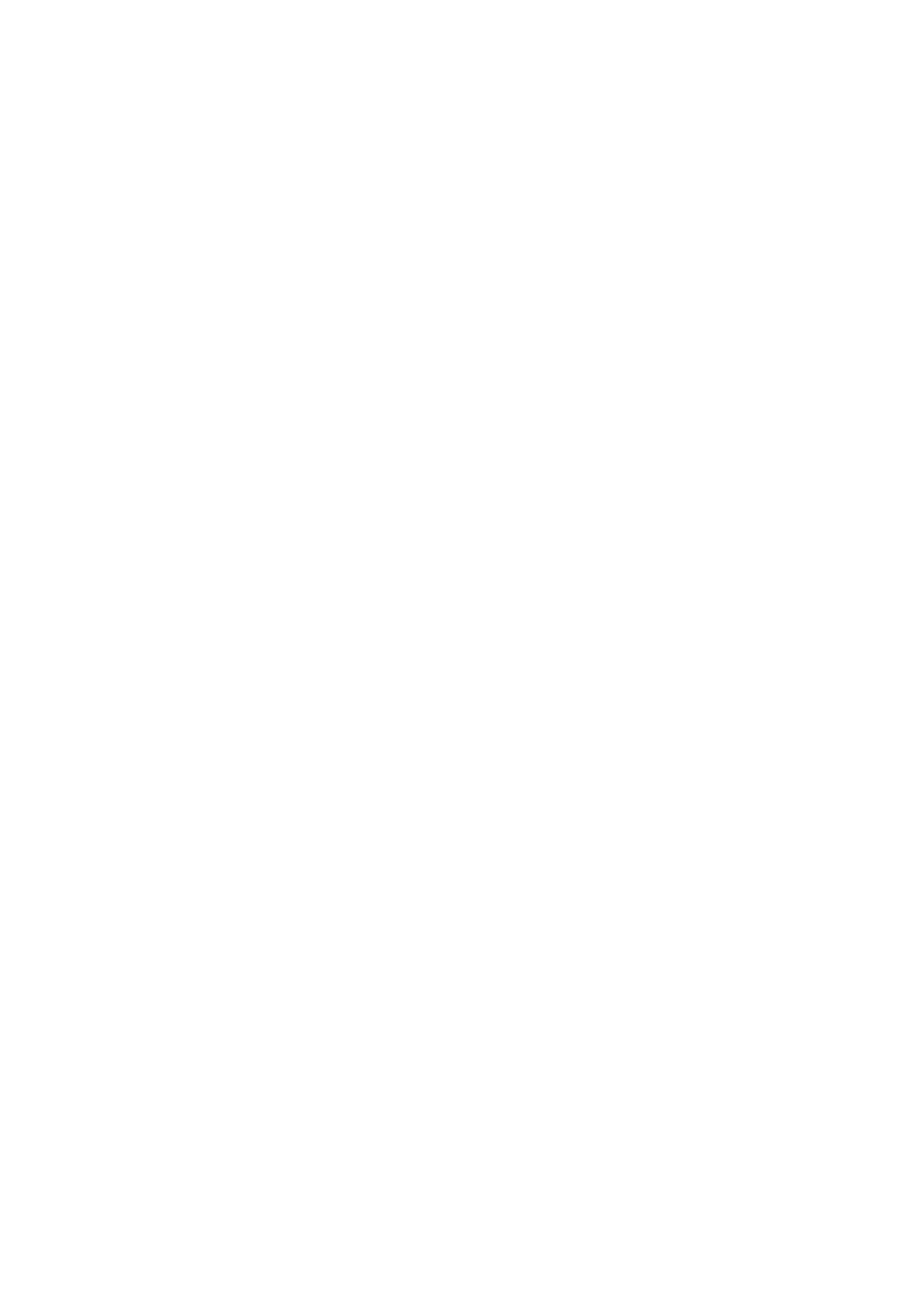#### **4. QUALITY CRITERIA**

The limits established for each criterion and designation include the precision values of the attendant recommended method

|                                                                                                           | Extra<br>virgin<br>olive<br>oil | Virgin<br>olive<br>oil      | Ordinary<br>virgin<br>olive<br>oil | Lampante<br>virgin<br>olive<br>oil * | Refined<br>olive<br>oil | Olive<br>oil                 | Crude<br>olive-<br>pomace<br>oil | Refined<br>olive-<br>pomace<br>oil        | Olive-<br>pomace<br>oil      |
|-----------------------------------------------------------------------------------------------------------|---------------------------------|-----------------------------|------------------------------------|--------------------------------------|-------------------------|------------------------------|----------------------------------|-------------------------------------------|------------------------------|
| 4.1 Organoleptic<br>characteristics<br>- odour and taste<br>- odour and taste (on<br>a continuous scale): |                                 |                             |                                    |                                      | acceptable              | good                         |                                  | acceptable                                | good                         |
| . median of defect<br>. median of the fruity<br>attribute<br>- colour                                     | $Me = 0$<br>Me > 0              | $0 < Me \leq 2.5$<br>Me > 0 | $2.5 < Me \leq 6.0**$              | Me > 6.0                             | light<br>yellow         | light,<br>yellow to<br>green |                                  | light,<br>yellow to<br>brownish<br>yellow | light,<br>yellow to<br>green |
| - aspect at 20°C<br>for 24 hours                                                                          |                                 |                             |                                    |                                      | limpid                  | limpid                       |                                  | limpid                                    | limpid                       |
| 4.2. Free acidity<br>% m/m expressed<br>in oleic acid                                                     | $\leq 0.8$                      | $\leq 2.0$                  | < 3.3                              | > 3.3                                | ${}_{0.3}$              | $\leq 1.0$                   | no limit                         | ${}_{0.3}$                                | $\leq 1.0$                   |
| 4.3. Peroxide value<br>in milleq. Peroxide<br>oxygen per kg/oil                                           | $\leq 20$                       | $\leq 20$                   | $\leq 20$                          | no limit                             | $\leq 5$                | $\leq 15$                    | no limit                         | $\leq 5$                                  | $\leq 15$                    |

\* It is not obligatory for the criteria in 4.1, 4,2 and 4.3 to be concurrent; one is sufficient.

\*\* Or when the median of the defect is less than or equal to 2.5 and the median of the fruity attribute is equal to 0.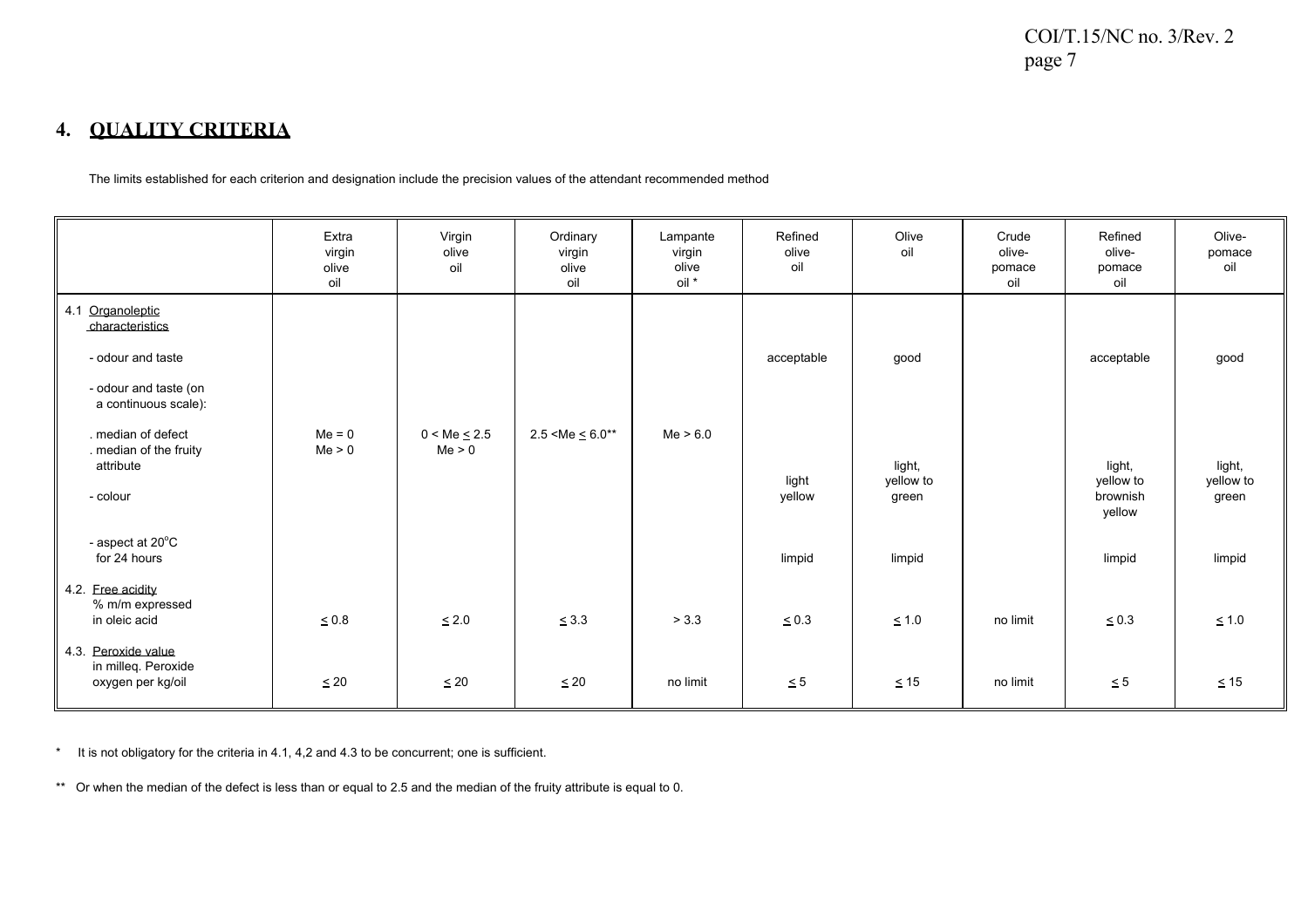#### **4.QUALITY CRITERIA (contd.)**

|                                                                           | Extra<br>virgin<br>olive<br>oil | Virgin<br>olive<br>oil   | Ordinary<br>virgin<br>olive<br>oil | Lampante<br>virgin<br>olive<br>oil | Refined<br>olive<br>oil  | Olive<br>oil             | Crude<br>olive-<br>pomace<br>oil | Refined<br>olive-<br>pomace<br>oil | Olive-<br>pomace<br>oil  |
|---------------------------------------------------------------------------|---------------------------------|--------------------------|------------------------------------|------------------------------------|--------------------------|--------------------------|----------------------------------|------------------------------------|--------------------------|
| 4.4 Absorbency in<br>$\underbrace{ \mathsf{ultra-violef}}_{\mathsf{1cm}}$ |                                 |                          |                                    |                                    |                          |                          |                                  |                                    |                          |
| $-270$ nm                                                                 | $\leq 0.22$                     | $\leq 0.25$              | $\leq 0.30***$                     |                                    | $\leq 1.10$              | $\leq 0.90$              |                                  | $\leq 2.00$                        | $\leq 1.70$              |
| $-\Delta K$                                                               | $\leq 0.01$                     | $\leq 0.01$              | $\leq 0.01$                        |                                    | $\leq 0.16$              | $\leq 0.15$              |                                  | $\leq 0.20$                        | $\leq 0.18$              |
| $-232$ nm <sup>*</sup>                                                    | $\leq 2.50**$                   | $\leq 2.60**$            |                                    |                                    |                          |                          |                                  |                                    |                          |
| 4.5. Moisture and<br>volatile matter<br>(% m/m)                           | $\leq 0.2$                      | $\leq 0.2$               | $\leq 0.2$                         | $\leq 0.3$                         | $\leq 0.1$               | $\leq 0.1$               | $\leq 1.5$                       | $\leq 0.1$                         | $\leq 0.1$               |
| 4.6. Insoluble<br>impurities in light<br>petroleum % m/m                  | $\leq 0.1$                      | $\leq 0.1$               | $\leq 0.1$                         | $\leq 0.2$                         | $\leq 0.05$              | $\leq 0.05$              |                                  | $\leq 0.05$                        | $\leq 0.05$              |
| 4.7. Flash point                                                          | $\overline{a}$                  | $\overline{a}$           | $\overline{\phantom{a}}$           | $\overline{\phantom{a}}$           | $\overline{a}$           |                          | $\geq 120^{\circ}$ C             | $\overline{a}$                     |                          |
| 4.8. Trace metals<br>mg/kg<br>Iron<br>Copper                              | $\leq 3.0$<br>$\leq 0.1$        | $\leq 3.0$<br>$\leq 0.1$ | $\leq 3.0$<br>$\leq 0.1$           | $\leq 3.0$<br>$\leq 0.1$           | $\leq 3.0$<br>$\leq 0.1$ | $\leq 3.0$<br>$\leq 0.1$ |                                  | $\leq 3.0$<br>$\leq 0.1$           | $\leq 3.0$<br>$\leq 0.1$ |

\* This determination is solely for application by commercial partners on an optional basis.

\*\* Commercial partners in the country of retail sale may require compliance with these limits when the oil is made available to the end consumer.

\*\*\* After passage of the sample through activated alumina, absorbency at 270 nm shall be equal to or less than 0.11.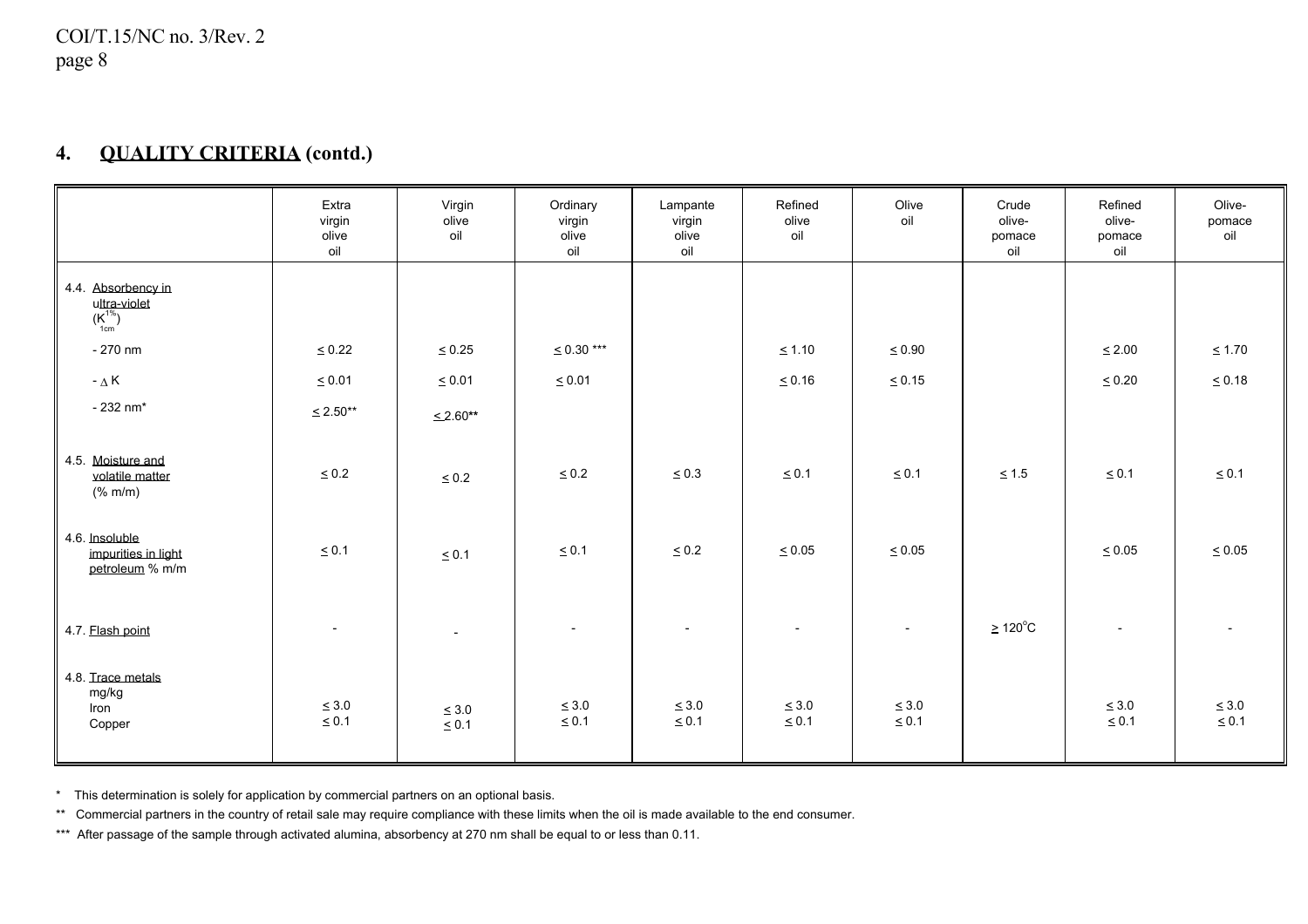COI/T.15/NC no. 3/Rev. 2 page 9

# **5. FOOD ADDITIVES**

**5.1.** Virgin olive oils and crude olive-pomace oil:

none permitted.

**5.2.** Refined olive oil, olive oil, refined olive-pomace oil and olive-pomace oil: alpha-tocopherol permitted to restore natural tocopherol lost in the refining process.

Maximum level: 200 mg/kg of total alpha-tocopherol in the final product.

#### **6. CONTAMINANTS**

#### **6.1.** Heavy metals

 The products covered by this standard shall comply with maximum limits being established by the Codex Alimentarius Commission but in the meantime the following limits will apply:

Maximum permissible concentration

| Lead (Pb)    | $0.1 \text{ mg/kg}$ |
|--------------|---------------------|
| Arsenic (As) | $0.1 \text{ mg/kg}$ |

#### **6.2.** Pesticide residues

 The products covered by this standard shall comply with those maximum residue limits established by the Codex Alimentarius Commission for these commodities.

#### **6.3**. Halogenated solvents

| Maximum content of each halogenated solvent |  |                     | $0.1 \text{ mg/kg}$ |                                    |
|---------------------------------------------|--|---------------------|---------------------|------------------------------------|
|                                             |  | $\sim$ 111 $\sim$ 1 |                     | $\sim$ $\sim$ $\sim$ $\sim$ $\sim$ |

- Maximum content of the sum of all halogenated solvents 0.2 mg/kg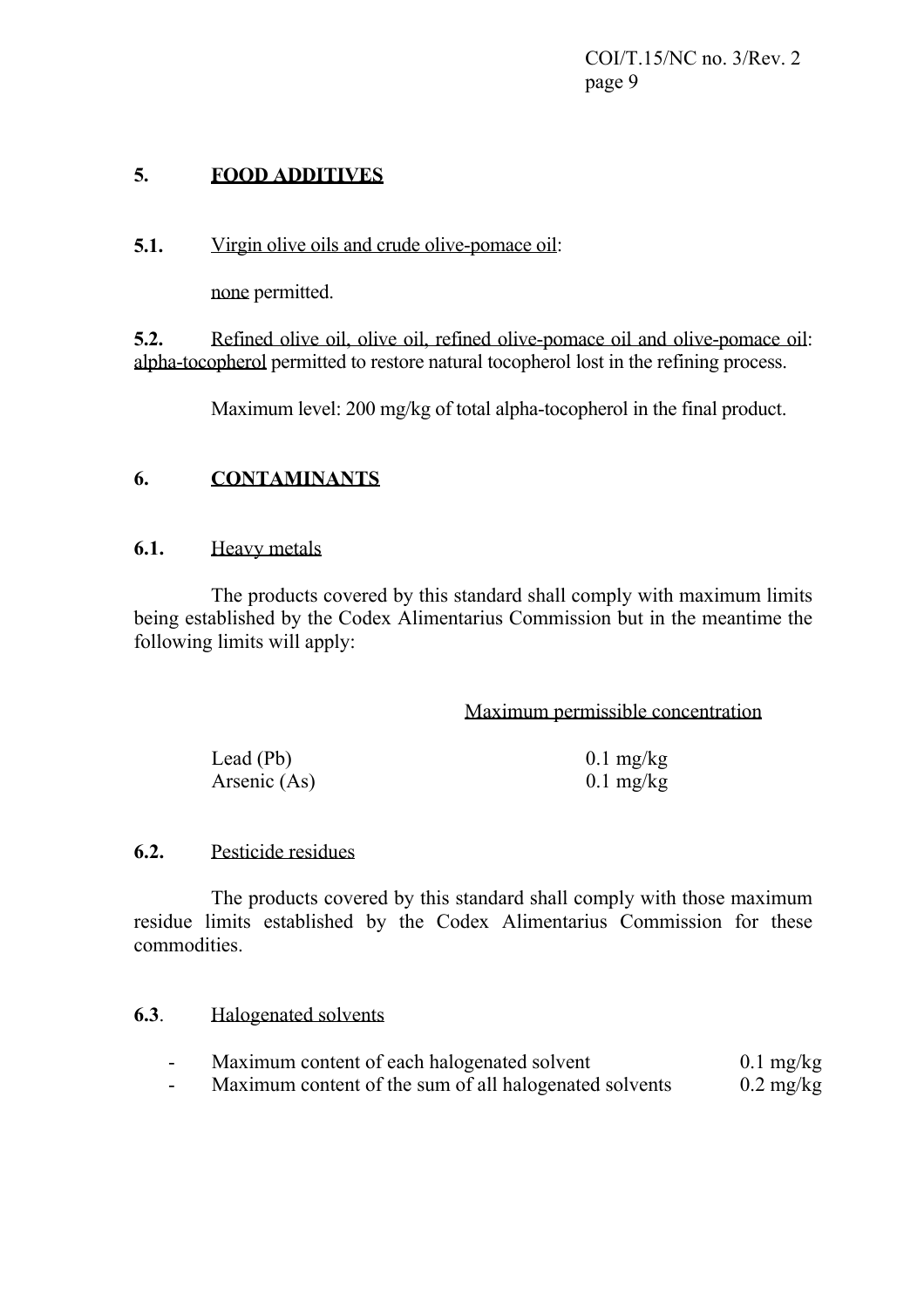# **7. HYGIENE**

**7.1.** It is recommended that the products intended for human consumption covered by the provisions of this standard be prepared and handled in accordance with the appropriate sections of the Recommended International Code of Practice – General Principles of Food Hygiene (CAC/RP 1-1969, Rev. 3 – 1997), and other relevant Codex texts such as Codes of Hygienic Practice and Codes of Practice.

**7.2.** The products intended for human consumption should comply with any microbiological criteria established in accordance with the Principles for the Establishment and Application of Microbiological Criteria (CAC/GL 21-1997).

# **8. PACKING**

 Olive oils and olive-pomace oils intended for international trade shall be packed in containers complying with the General Principles of Food Hygiene recommended by the Codex Alimentarius Commission (CAC/RCP 1 - 1969, Rev. 3 - 1997), and other relevant texts such as Codes of Hygienic Practice and Codes of Practice.

The containers used may be:

**8.1.** tanks, containers, vats, which permit the transportation in bulk of olive oils and olive-pomace oils;

**8.2.** metal drums, in good condition, hermetically-sealed, which should be internally covered with a suitable varnish;

**8.3.** metal tins and cans, lithographed, new, hermetically-sealed, which should be internally covered with a suitable varnish;

**8.4.** demi-johns, glass bottles or bottles made of suitable macromolecular material.

# **9. CONTAINER FILLING TOLERANCE**

 The volume occupied by the contents shall under no circumstances be less than 90% of the capacity of the container, except in the case of tin containers with a capacity of, or less than, 1 litre in which the volume occupied shall under no circumstances be less than 80% of the capacity of the container; this capacity is equal to the volume of distilled water at  $20^{\circ}$ C which the container can hold when full.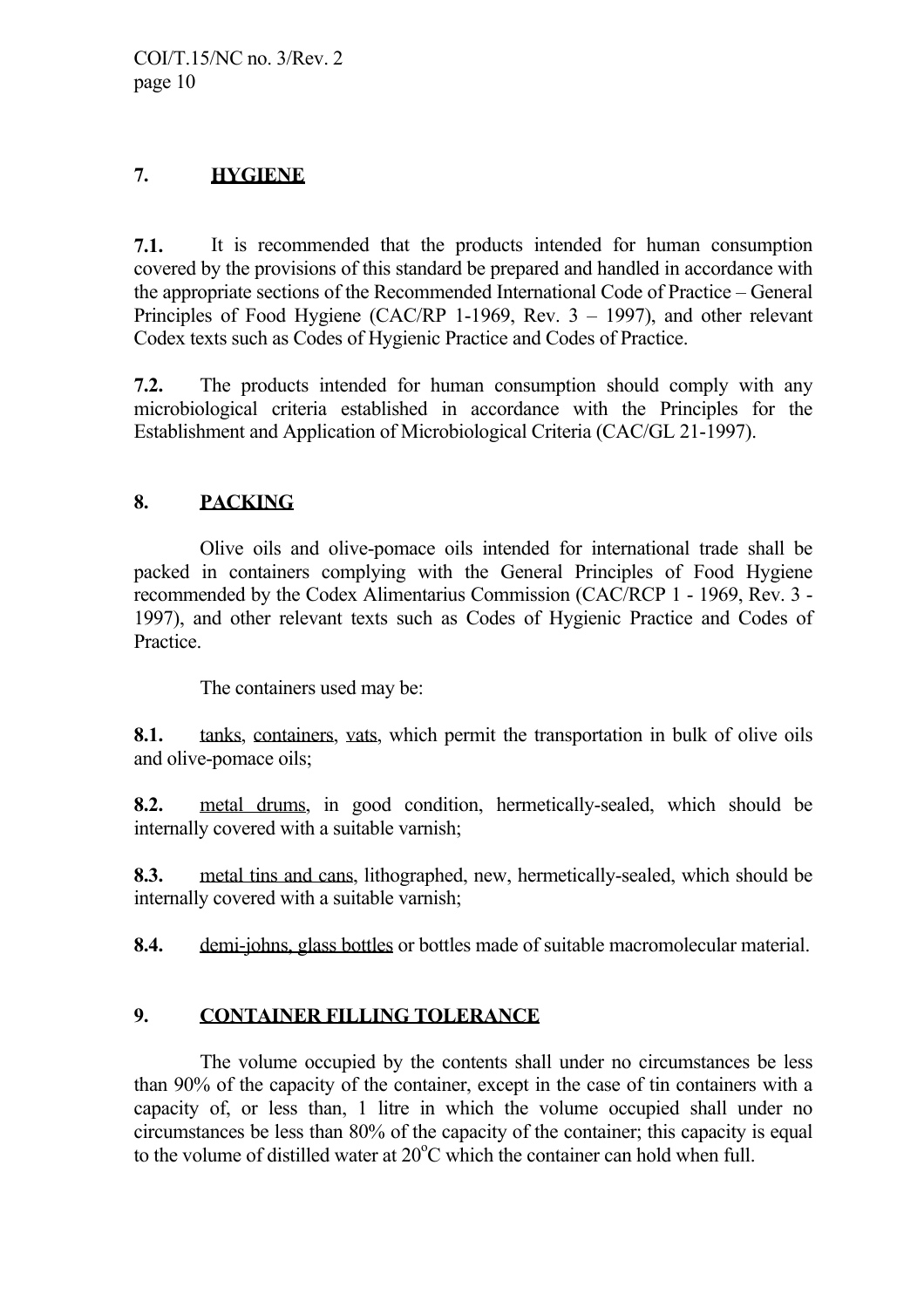COI/T.15/NC no. 3/Rev. 2 page 11

# **10. LABELLING**

 In addition to sections 2, 3, 7 and 8 of the Codex General Standard for the Labelling of Pre-packaged Foods (CODEX STAN 1-1985, Rev.1 - 1991) and the guidelines applying to food not intended for direct sale to consumers, the specific provisions providing the following information shall be applied:

#### **10.1.** On containers intended for direct sale to consumers

#### **10.1.1.** Name of the product

 The labelling on each container shall indicate the specific designation of the product contained, complying in every way with the relevant provisions of this standard.

#### **10.1.1.1.** Designations of olive oils:

- Extra virgin olive oil
- Virgin olive oil
- Ordinary virgin olive  $\text{oil}^{1/2}$
- Refined olive  $\text{oil}^{1/2}$
- Olive  $\text{oil}^{2/3}$

#### **10.1.1.2.** Designations of olive-pomace oils:

- Refined olive-pomace  $\text{oil}^{1/2}$
- Olive-pomace  $\text{oil}^{2/3}$

#### **10.1.2.** Net contents

 The net contents shall be declared by volume in the metric system ("Système International" units).

#### **10.1.3.** Name and address

 $\mathcal{L}_\text{max}$  and  $\mathcal{L}_\text{max}$  and  $\mathcal{L}_\text{max}$ 

 The name and address of the manufacturer, packer, distributor, importer, exporter or seller shall be declared.

<sup>&</sup>lt;sup>1/</sup> This product may only be sold direct to the consumer if permitted in the country of retail sale.

<sup>&</sup>lt;sup>2/</sup> The country of retail sale may require a more specific designation.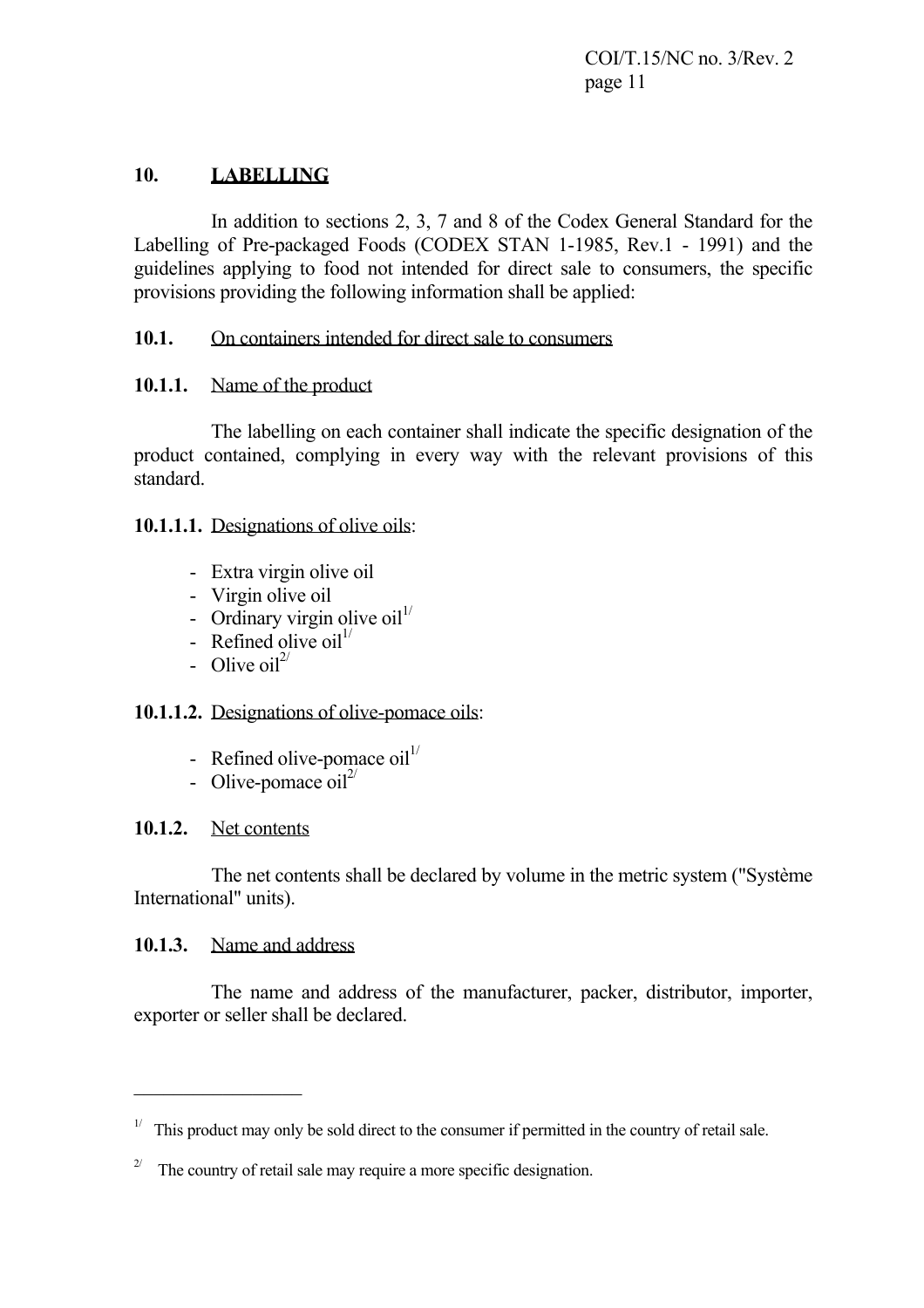#### **10.1.4.** Country of origin

 The name of the country of origin shall be declared. When the product undergoes substantial processing in a second country, the country in which such processing is carried out shall be considered as the country of origin for labelling purposes.

#### **10.1.5.** Indications of source and appellations of origin

# **10.1.5.1.** Indications of source

 The labels of virgin olive oils may indicate their source (country, region or locality) when they have been empowered to do so by their country of origin and when such virgin olive oils have been produced, packed and originate exclusively in the country, region or locality mentioned.

# **10.1.5.2.** Appellations of origin

 The labels of extra virgin olive oils may indicate their appellation of origin (country, region or locality) when they have been awarded such an appellation, in accordance with the terms provided under the regulations of their country of origin and when such extra virgin olive oil has been produced, packed and originates exclusively in the country, region or locality mentioned.

#### **10.1.6.** Lot identification

 Each container shall be embossed or otherwise permanently marked in code or in clear to identify the producing factory and the lot.

#### **10.1.7.** Date marking and storage conditions

#### **10.1.7.1**. Date of minimum durability

 In the case of pre-packaged products intended for the end consumer, the date of minimum durability (preceded by the words "best before end") shall be declared by the month and year in uncoded numerical sequence. The month may be indicated by letters in those countries where such use will not confuse the consumer; if the shelf life of the product is valid to December, the expression "end (stated year)" may be used as an alternative.

#### **10.1.7.2.** Storage instructions

 Any special conditions for storage shall be declared on the label if the validity of the date of minimum durability depends thereon.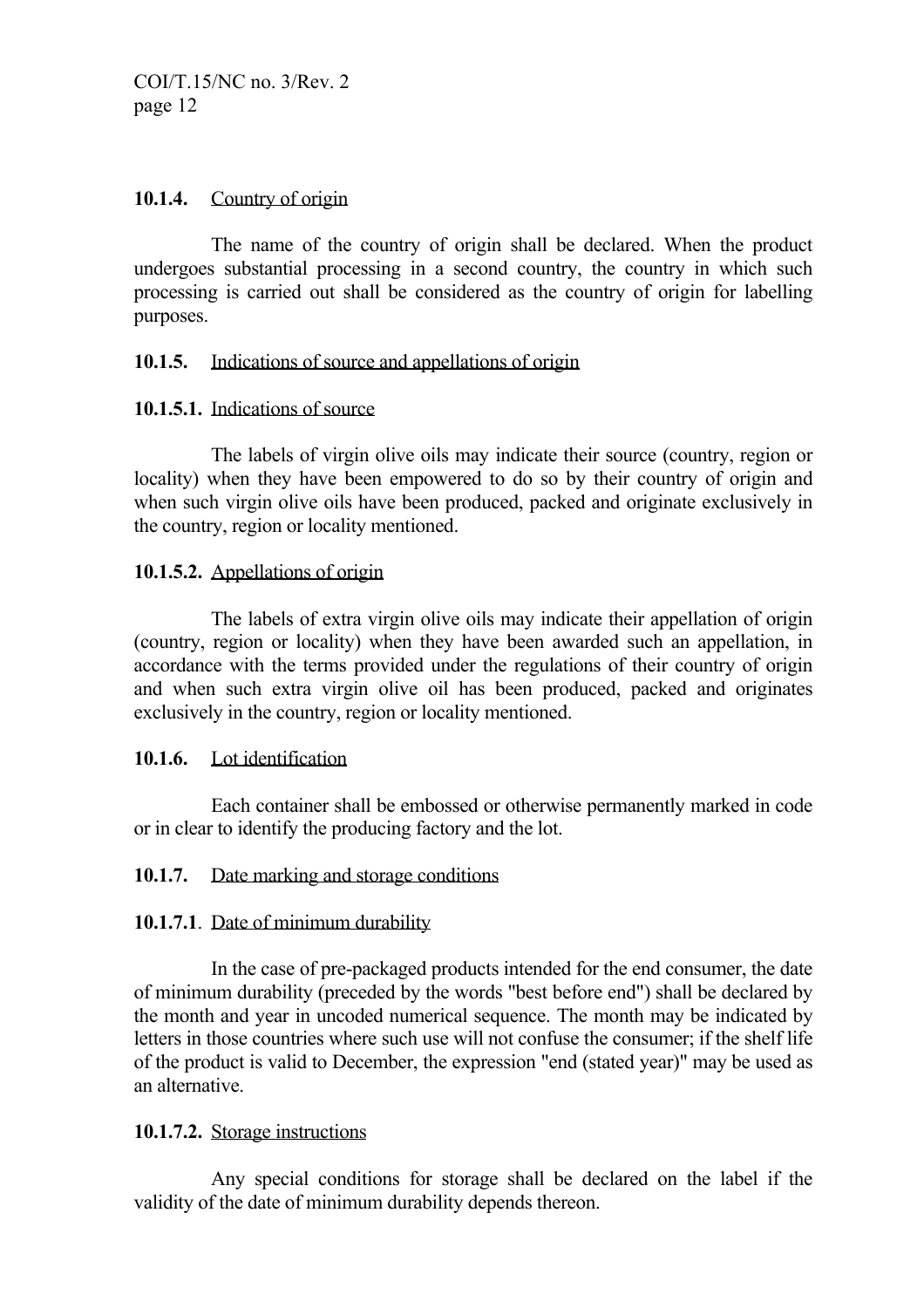#### **10.2.** On forwarding packs of oils intended for human consumption

 In addition to the details noted under section 10.1., the following inscription shall appear:

- number and type of containers held in pack.

**10.3.** On containers allowing the transportation in bulk of olive oils and olive-pomace oils

The labelling on each container shall include:

# **10.3.1.** Name of the product

 The name shall indicate the specific designation of the product contained, complying in every way with the provisions of this standard.

#### **10.3.2.** Net contents

 The net contents shall be declared by weight or volume in the metric system ("Système International" units).

#### **10.3.3.** Name and address

 The name and address of the manufacturer, distributor or exporter shall be declared.

#### **10.3.4.** Country of origin

The name of the exporting country shall be declared.

# **11. METHODS OF ANALYSIS AND SAMPLING**

 The methods of analysis and sampling given below are international referee methods. The latest version of these methods should be used.

# **11.1.** Sampling

According to ISO 5555, "Animal and vegetable fats and oils - Sampling".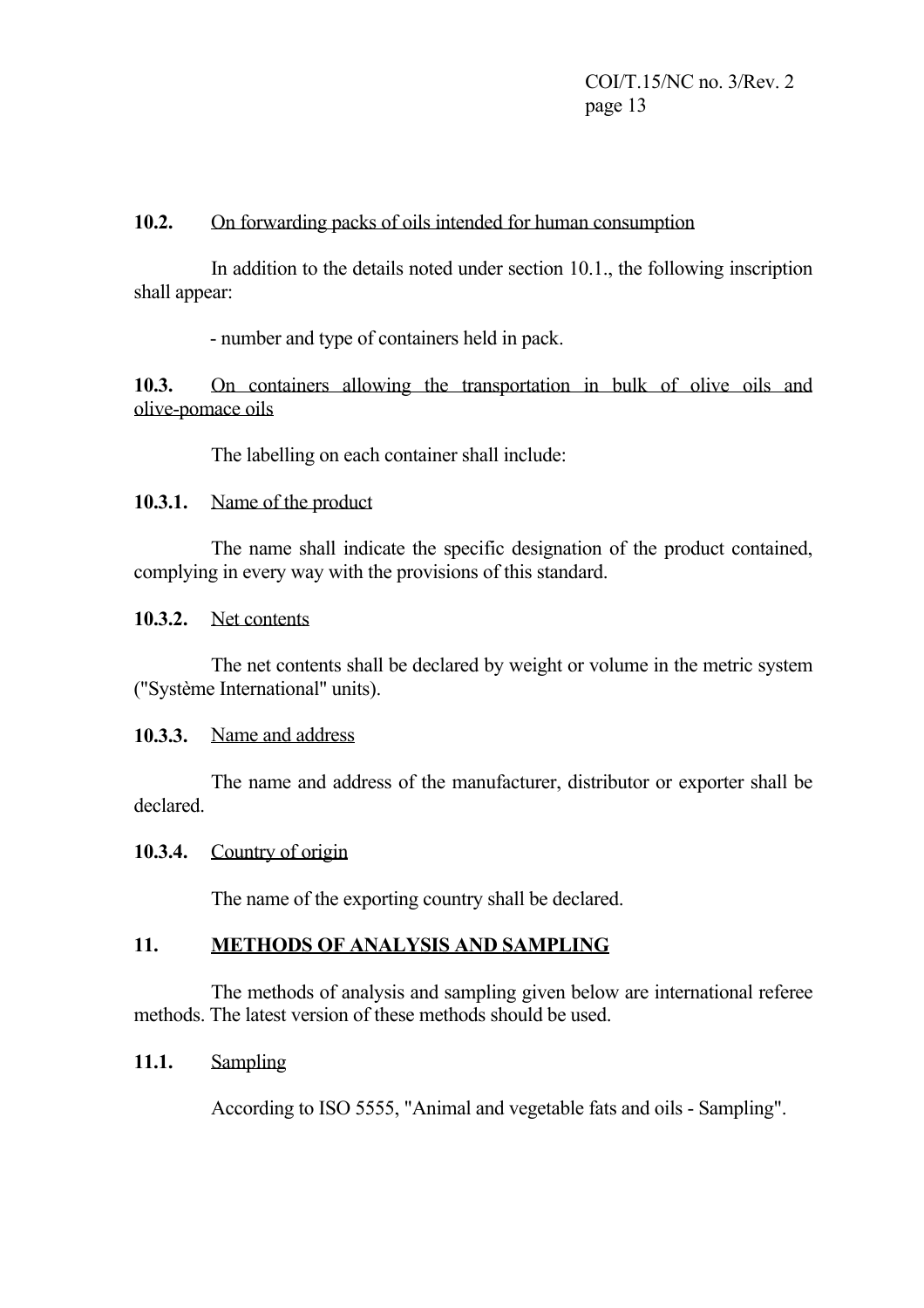#### 11.2. Preparation of the test sample

 According to ISO 661, "Animal and vegetable fats and oils - Preparation of the test sample".

# **11.3.** Determination of the fatty acid composition

 According to COI/T.20/Doc. no. 24, "Preparation of the fatty acid methyl esters from olive oil and olive-pomace oil", and ISO 5508, "Analysis by gas chromatography of methyl esters of fatty acids" or AOCS Ch 2–91.

#### **11.4**. Determination of the *trans* fatty acid content

 According to COI/T.20/Doc. no. 17, "Determination of *trans* unsaturated fatty acids by capillary column gas chromatography", or ISO 15304 or AOCS Ce 1f– 96.

# **11.5**. Determination of the sterol composition and total sterol content

 According to COI/T.20/Doc. no. 10, "Determination of the composition and content of sterols by capillary-column gas chromatography", or AOCS Ch 6-91.

# 11.6. Determination of the content of erythrodiol + uvaol

 According to IUPAC no. 2.431, "Determination of the erythrodiol content". Capillary columns are recommended.

# **11.7.** Determination of the wax content

 According to COI/T.20/Doc. no. 18/Rev. 2 "Determination of wax content by capillary-column gas chromatography" or AOCS Ch 8-02.

# **11.8.** Determination of the aliphatic alcohol content

 According to COI/T.20/Doc. no. 26 "Determination of aliphatic alcohols content by capillary gas chromatography".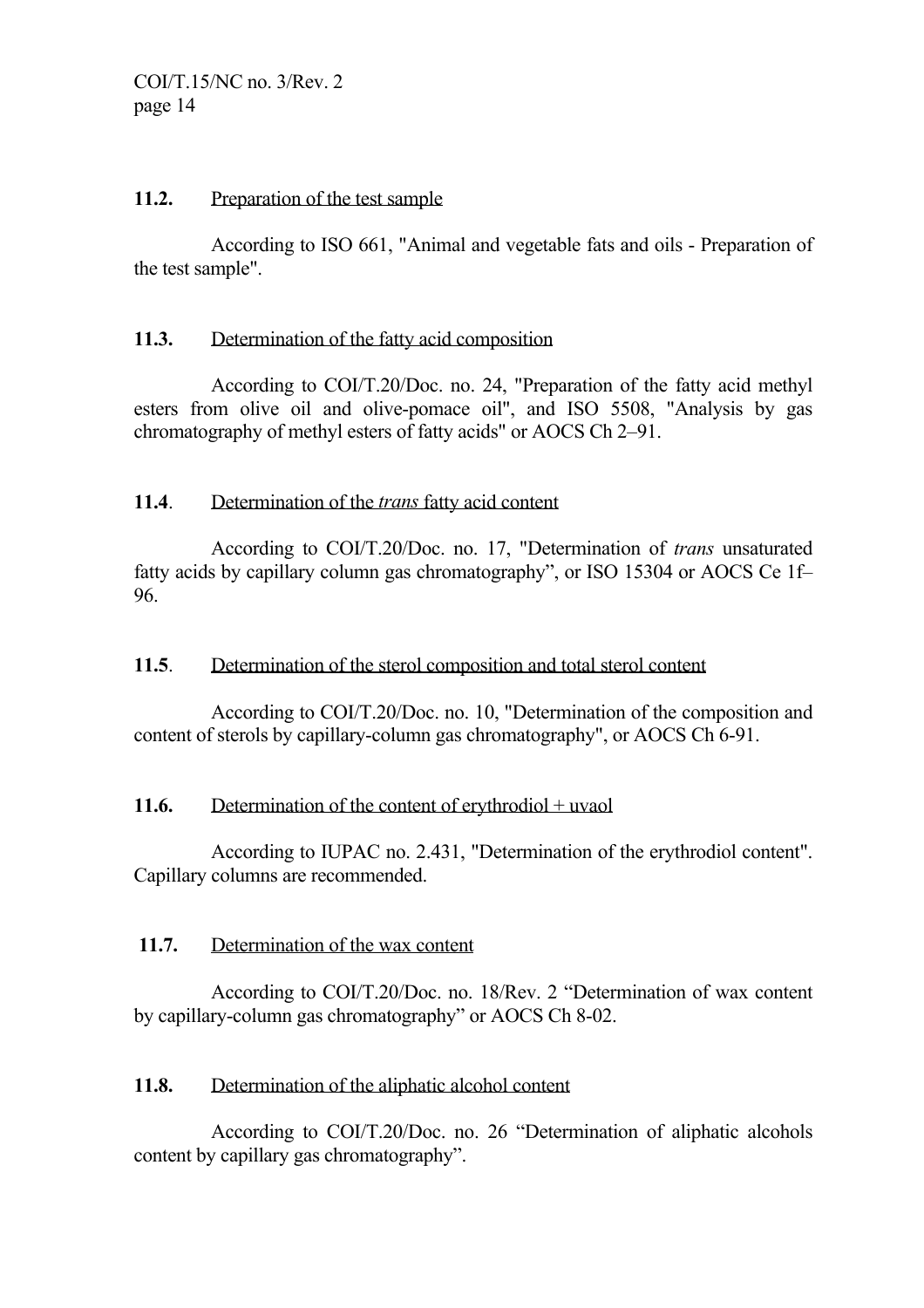## **11.9.** Determination of the difference between the actual and theoretical ECN 42 triacylglycerol content

 According to COI/T.20/Doc. no. 20, "Determination of the difference between actual and theoretical content of triacylglycerols with ECN 42", or AOCS 5b-89.

# **11.10**. Determination of the stigmastadiene content

 According to COI/T.20/Doc. no. 11, "Determination of stigmastadienes in vegetable oils", or COI/T.20/Doc. no. 16, "Determination of sterenes in refined vegetable oils", or ISO 15788-1 or AOCS Cd 26-96.

# **11.11.** Determination of the content of 2-glyceryl monopalmitate

 According to COI/T.20/Doc. no. 23, "Determination of the percentage of 2 glyceryl monopalmitate ".

# 11.12. Determination of the unsaponifiable matter

 According to ISO 3596, "Determination of the unsaponifiable matter – Method using diethyl ether extraction", or AOCS Ca 6b-53 or ISO 18609.

The results should be expressed in g/unsaponifiable matter per kg/oil.

# **11.13.** Determination of the organoleptic characteristics

 According to COI/T.20/Doc. no. 15, "Organoleptic assessment of virgin olive oil".

# **11.14.** Determination of the free acidity

 According to ISO 660, "Determination of acid value and acidity", or AOCS Cd 3d-63.

# **11.15.** Determination of the peroxide value

 According to ISO 3960, "Determination of the peroxide value", or AOCS Cd 8b-90.